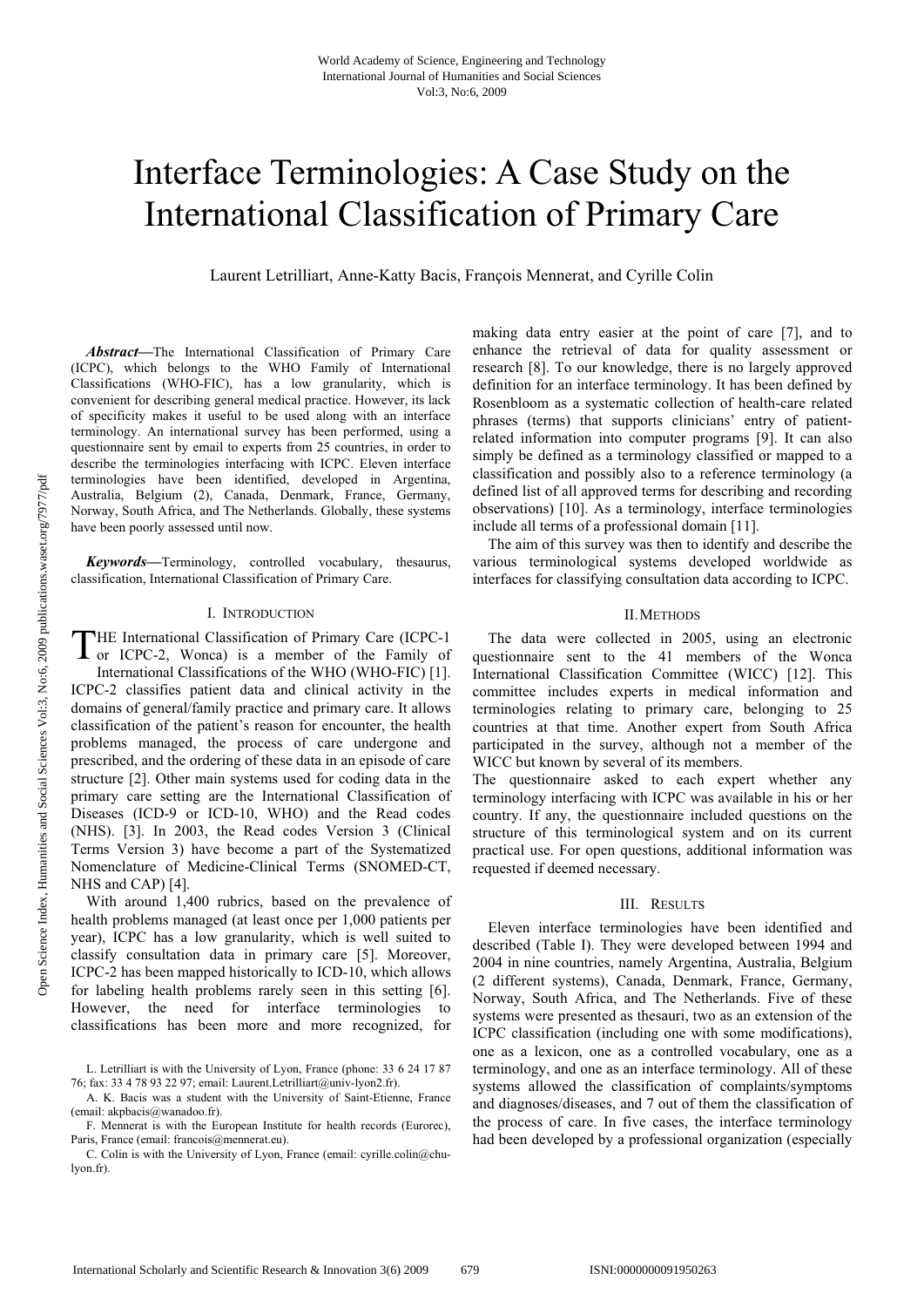#### World Academy of Science, Engineering and Technology International Journal of Humanities and Social Sciences Vol:3, No:6, 2009

| GENERAL FEATURES OF INTERFACE TERMINOLOGIES TO ICPC |                 |                  |            |                 |                                        |  |
|-----------------------------------------------------|-----------------|------------------|------------|-----------------|----------------------------------------|--|
| Name                                                | Country         | <b>Type</b>      | Domain     | <b>Creation</b> | Organization                           |  |
| <b>LOCAS</b>                                        | French-speaking | Controlled       | S. P. D    | 1994            | <b>FMM</b>                             |  |
|                                                     | Belgium         | vocabulary       |            |                 |                                        |  |
| <b>ICPC-Plus</b>                                    | Australia       | Interface        | S, P, D    | 1995            | FMRC, Sydney University                |  |
|                                                     |                 | terminology      |            |                 |                                        |  |
| Danish ICPC extension                               | Denmark         | Thesaurus        | S, P, D    | 1995            | Danish College and Organization of GPs |  |
| <b>ICPC2-ICD10GM</b>                                | Germany         | <b>Thesaurus</b> | S. P. D    | 1996            | <b>DIMDI</b>                           |  |
| $\mathbf{Encode}\text{-}\mathbf{FM}^{\circledast}$  | Canada          | Terminology      | S, D, O    | 1998            | Insite-FM Inc.                         |  |
| <b>ICPC2-ICD10</b>                                  | Netherlands     | Thesaurus        | S, P, D    | 2001            | Dutch Collège of GPs                   |  |
| Thesaurus                                           |                 |                  |            |                 |                                        |  |
| <b>Nautilus</b>                                     | France          | Lexicon          | S, P, D, O | 2001            | <b>URML</b>                            |  |
| Indications of tradi-                               | South Africa    | Extension $+$    | S, D       | 2002            | Dpt of Pharmacology, Cap Town          |  |
| medicines                                           |                 | modifications    |            |                 | University                             |  |
| <b>HIBA Thesaurus</b>                               | Argentina       | <b>Thesaurus</b> | S, D       | 2002            | Hopital Italiano, Buenos Aires         |  |
| <b>3B-Thesaurus</b>                                 | Belgium         | Thesaurus        | S, P, D    | 2002            | Belgium Ministry of health             |  |
| Norwegian                                           | Norway          | Extension        | S, D       | 2004            | KITH / Norwegian College of GPs        |  |
| Alphabetical index                                  |                 |                  |            |                 |                                        |  |

TABLE I

by the national college of general practitioners); in other cases, the organization which developed it was either an university, a ministry, an hospital, an institute, or a company.

The size of the interface terminologies varied from 1,500 to 64,000 items, i.e., terms or phrases (Table II). Two systems included keywords, namely LOCAS (2,000) and ICPC-Plus (4,100). Apart from the Indications of tradi-medicines, which was not assigned any code, six systems had alphanumeric codes (all but one significant) and four had numeric codes (all non-significant). Four interface terminologies were primarily derived either from the vernacular terms used by GPs, two from the ICD-10 index, two from a former ICPC2-ICD10 thesaurus (itself derived from the ICD-10 index), two from various published documents, and one ex nihilo by individual experts. All but the older Belgian system were interfaced with the ICPC-2 version. Nine terminologies were also linked to ICD-10, and four (ICPC-Plus, Danish ICPC extension, HIBA Thesaurus, Norwegian Alphabetical index) are being mapped to SNOMED-CT. Both ICPC-Plus and the ICPC2-ICD10 Thesaurus are included in the UMLS.

| <b>TABLE II</b> |  |                               |  |  |  |  |
|-----------------|--|-------------------------------|--|--|--|--|
|                 |  | FION OF INTERFACE TERMINOLOGY |  |  |  |  |

| ORGANIZATION OF INTERFACE TERMINOLOGIES TO ICPC    |              |                 |                   |                                        |                     |                                      |                     |
|----------------------------------------------------|--------------|-----------------|-------------------|----------------------------------------|---------------------|--------------------------------------|---------------------|
| Name                                               | <b>Items</b> | <b>Keywords</b> | Code <sup>a</sup> | Source(s)                              | <b>Relations to</b> | <b>Other relations</b>               | <b>Inclusion</b> in |
|                                                    |              |                 |                   |                                        | <b>ICPC</b>         |                                      | <b>UMLS</b>         |
| <b>LOCAS</b>                                       | 4,500        | 2,000           | AN and NS         | Experts                                | ICPC1               |                                      | N <sub>o</sub>      |
| <b>ICPC-Plus</b>                                   | 8,100        | 4,100           | AN and S          | GPS                                    | ICPC2               | ICD10-AM,<br>$(SNOMED-CT)^b$         | Yes                 |
| <b>Danish ICPC</b><br>extension                    | 10,000       |                 | AN and S          | GPs                                    | ICPC1, ICPC2        | $ICD10$ ,<br>$(SNOMED-CT)^b$         | No                  |
| ICPC2-ICD10GM                                      | 50,000       |                 | N and NS          | ICD10 thesaurus and<br>experts         | ICPC2               | $ICD10-GM$                           | No                  |
| $\mathbf{Encode}\text{-}\mathbf{FM}^{\circledast}$ | 9,900        |                 | AN and S          | GPs                                    | ICPC2               | ICD9-CM,<br>ICD10                    | No                  |
| <b>ICPC2-ICD10</b><br><b>Thesaurus</b>             | 90,000       |                 | N and NS          | ICD10 index and<br>ICPC <sub>2</sub>   | ICPC <sub>2</sub>   | ICD9, ICD10                          | Yes                 |
| <b>Nautilus</b>                                    | 50,000       |                 | AN and S          | French medical<br>dictionaries and GPs | ICPC2               | ICD10, CCAM <sup>c</sup>             | N <sub>0</sub>      |
| <b>Indications of tradi-</b><br>medicines          | 1,500        |                 | No code           | Books and reports                      | ICPC2               | TRAMED <sup>d</sup> III              | N <sub>o</sub>      |
| <b>HIBA Thesaurus</b>                              | 23,000       |                 | N and NS          | <b>GPs</b>                             | ICPC <sub>2</sub>   | ICD <sub>10</sub><br>$(SNOMED-CT)^b$ | No                  |
| <b>3BT-Thesaurus</b>                               | 64,000       |                 | N and NS          | ICPC2-ICD10<br>Thesaurus               | ICPC <sub>2</sub>   | ICD9, ICD10,<br>ICF                  | No                  |
| Norwegian<br>Alphabetical index                    | 8,000        |                 | AN and S          | ICD10 index                            | ICPC <sub>2</sub>   | $ICD10$ ,<br>$(SNOMED-CT)^b$         | No                  |

<sup>a</sup>AN denotes 'alphanumeric', and N 'numeric'; NS denotes 'non-significant', and S 'significant'. <sup>b</sup>Mapping in progress. <sup>c</sup>French classification of medical process used for billing purpose. <sup>d</sup>South African Traditional Medicine Database.

All interface terminologies were currently in use. The actual users were mainly general practitioners, but these terminologies were also sometimes used by other primary care professionals or even in secondary care. All terminologies but one were used for primary coding, i.e., by the health provider at consultation time; only the HIBA Thesaurus was only used for secondary coding, i.e., by another professional from free text. These terminologies covered eight different languages, namely English, French, Danish, German, Dutch, Flemish, Spanish, and Norwegian. Seven terminologies were considered as open source systems. Nine out of the 11 interface terminologies benefited from a regular updating process.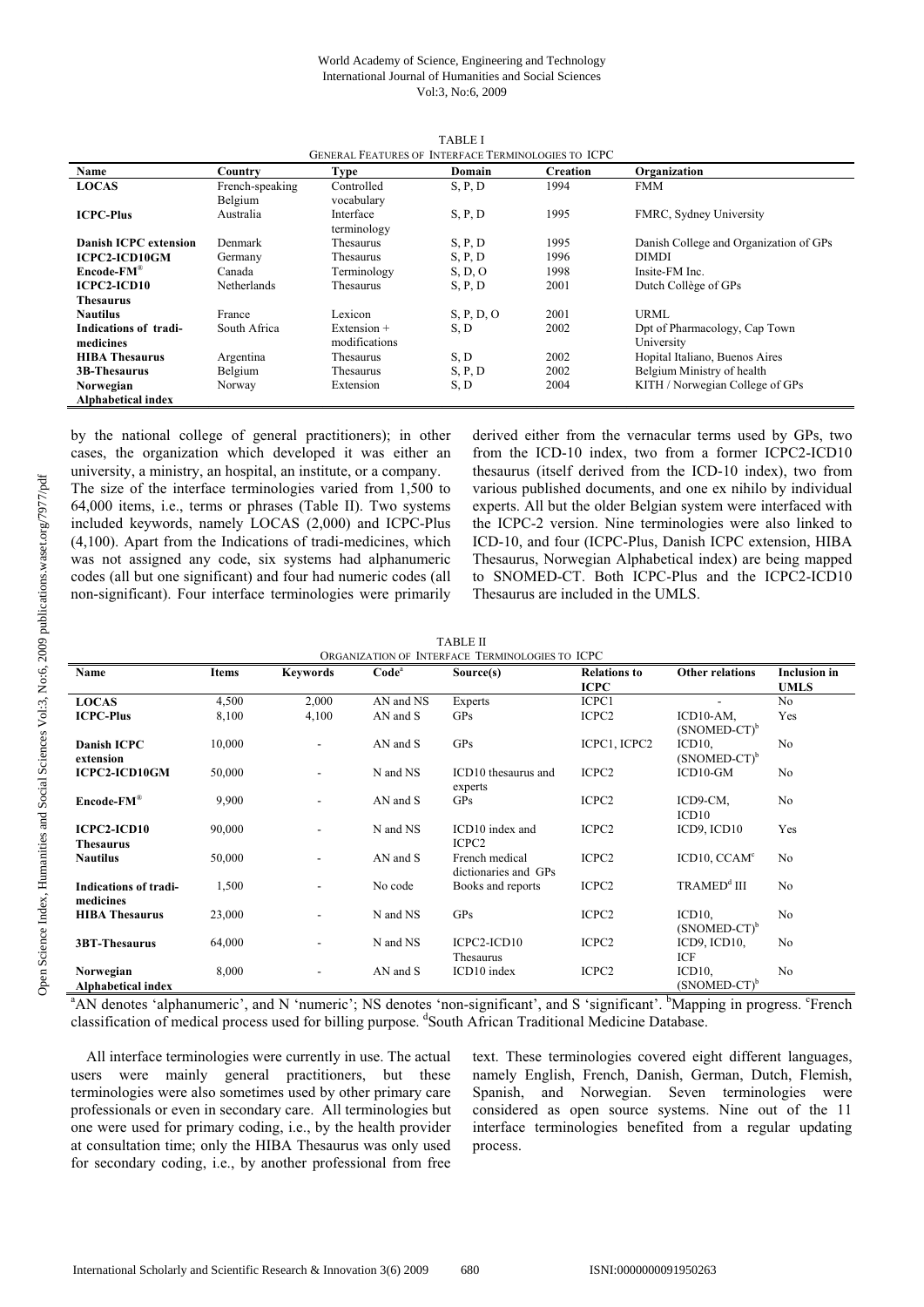| USE OF INTERFACE TERMINOLOGIES TO ICPC             |                    |              |              |           |                |                 |  |
|----------------------------------------------------|--------------------|--------------|--------------|-----------|----------------|-----------------|--|
| Name                                               | <b>Current use</b> | $Usersa$     | Coding       | Langage   | Open           | <b>Updating</b> |  |
|                                                    |                    |              |              |           | source         |                 |  |
| <b>LOCAS</b>                                       | Yes                | GP, EP       | Iary         | Fr        | N <sub>0</sub> | Yes             |  |
| <b>ICPC-Plus</b>                                   | Yes                | GP, CHC      | Iary or Hary | E         | No             | Yes             |  |
| Danish ICPC extension                              | Yes                | GP           | Iary or Hary | Da        | Yes            | Yes             |  |
| <b>ICPC2-ICD10GM</b>                               | Yes                | GP, HP       | Iary         | G         | Yes            | N <sub>0</sub>  |  |
| $\mathbf{Encode}\text{-}\mathbf{FM}^{\circledast}$ | Yes                | GP, CHC, HCP | Iary         | E, Fr     | N <sub>0</sub> | Yes             |  |
| <b>ICPC2-ICD10</b>                                 | Yes                | GP           | Iary         | Du, Fr, E | Yes            | Yes             |  |
| Thesaurus                                          |                    |              |              |           |                |                 |  |
| <b>Nautilus</b>                                    | N <sub>0</sub>     | $(CP, HP)^b$ | Iary         | Fr        | Yes            | No              |  |
| <b>Indications of tradi-</b>                       | Yes                | PС           | Iary         | E         | Yes            |                 |  |
| medicines                                          |                    |              |              |           |                |                 |  |
| <b>HIBA Thesaurus</b>                              | Yes                | GP, HP       | <b>Hary</b>  | S         | No             | Yes             |  |
| <b>3B-Thesaurus</b>                                | Yes                | GP           | Iary         | Fl, Fr    | Yes            | Yes             |  |
| Norwegian Alphabetical                             | Yes                | Yes          | Iary         | N         | Yes            | Yes             |  |
| index                                              |                    |              |              |           |                |                 |  |

TABLE III

a GP denotes 'general practitioners', EP 'emergency physicians', CHC 'community health centers', HP 'hospital physicians', HCP 'home care providers', CP 'community physicians', PC 'primary care'. <sup>b</sup>Expected users.

# IV. DISCUSSION

Through an international survey targeting experts in information systems in primary care, we identified 11 terminologies interfacing with ICPC, especially ICPC-2. These terminologies have been developed in countries from all the continents apart from Asia, although members from Asiatic countries (Japan, Singapore, India, Sri Lanka) have been surveyed. With the production of seven of them, Europe was overrepresented, which is probably due to the large use of the ICPC in European countries like Belgium, Denmark, The Netherlands, or Norway [3]. These terminologies cover eight different languages, representing only a fraction of the 22 languages in which ICPC has been translated [13]. Whereas ICPC requires a copyright license at national level (already purchased by Belgium, Finland, Norway, Portugal, Switzerland, and Brazil), most interface terminologies can be used as open source systems.

Five interface terminologies were defined as thesauri, which implies the inclusion of synonyms, and the six remaining as other kinds of terminologies [14]. Five were developed by a medical organization. Their size was highly variable, from about the size of the ICPC classification itself (1,500 terms in the Belgian LOCAS) up to a large thesaurus of 64,000 lines (in the Belgian 3BT). Apart from the terminology on tradimedicines developed in South Africa, both the LOCAS and the 3BT have been implemented in African countries, in particular in Cameroon [15] and in Rwanda [16]; and it is likely that the use of an interface terminology can sometimes avoid making local adaptations or even modifications to the classification [3]. Almost all terminologies interfacing with ICPC are also mapped to ICD-10, which is a standard classification. This double mapping allows, by a double coding, to share data with other health professional involved, particularly between the community and the hospital settings [6]. Actually, in countries such as Germany, The Netherlands, Belgium, and Norway, the interface terminology has been developed directly from the ICD, which probably makes the mapping between ICPC and ICD much reliable. However, it can be debated as to whether the best option to develop an interface terminology is based on a "top-down approach", using the controlled vocabulary of the ICD index, or on a "bottom-up approach", starting from the diverse dialects of general/family practice [17].

The mapping between some interface terminologies, like ICPC-Plus, and SNOMED-CT (reference terminology) is in progress [18]. When achieved, such mapping may allow data entry using the interface terminology, data storage and sharing using SNOMED-CT, and data aggregation according to the ICPC classification [19]. In such configuration, SNOMED-CT may allow the labeling of rare health problems included in the residual rubrics ("not elsewhere classified") of the ICPC, overcoming this weakness of classification systems [20]. SNOMED-CT terms may also appropriately represent the clinical problems in patient records [21]. However, SNOMED-CT is very large and includes aspects of medicine not related to general practice (e.g., veterinary medicine) and levels of specifity not required by general practitioners (in areas such as pathology). Moreover, the human coder will still need to validate the results in a list of matching candidates from the reference terminology. For these reasons, a subset of SNOMED-CT specific to primary care would probably be more convenient than the whole terminology [5], [22].

Globally, terminologies interfacing with ICPC have been poorly assessed until now. For some of them, descriptive data only have been published [23]-[25]. To our knowledge, only the Belgium 3BT thesaurus and the Canadian Encode-FM® have been assessed, respectively for validity and reliability in a survey performed in a hospital in Rwanda [16], and for reliability in Canadian primary care [26]. When assessing further these interface terminologies to ICPC, attention should be paid to distinguishing effects of the interface terminology and user interface attributes on usability [9].

# ACKNOWLEDGMENT

We would like to thank the experts who participated in this study, particularly M. Jamoulle, H. Britt, E. Falcoe, T. Körner, B. Bernstein, K. van Boven, J. F. Brûlet, J.S. Cridland, A. Lopez Orsonio, M. de Jonghe, M. Verbeke, and A. Grimsmo.